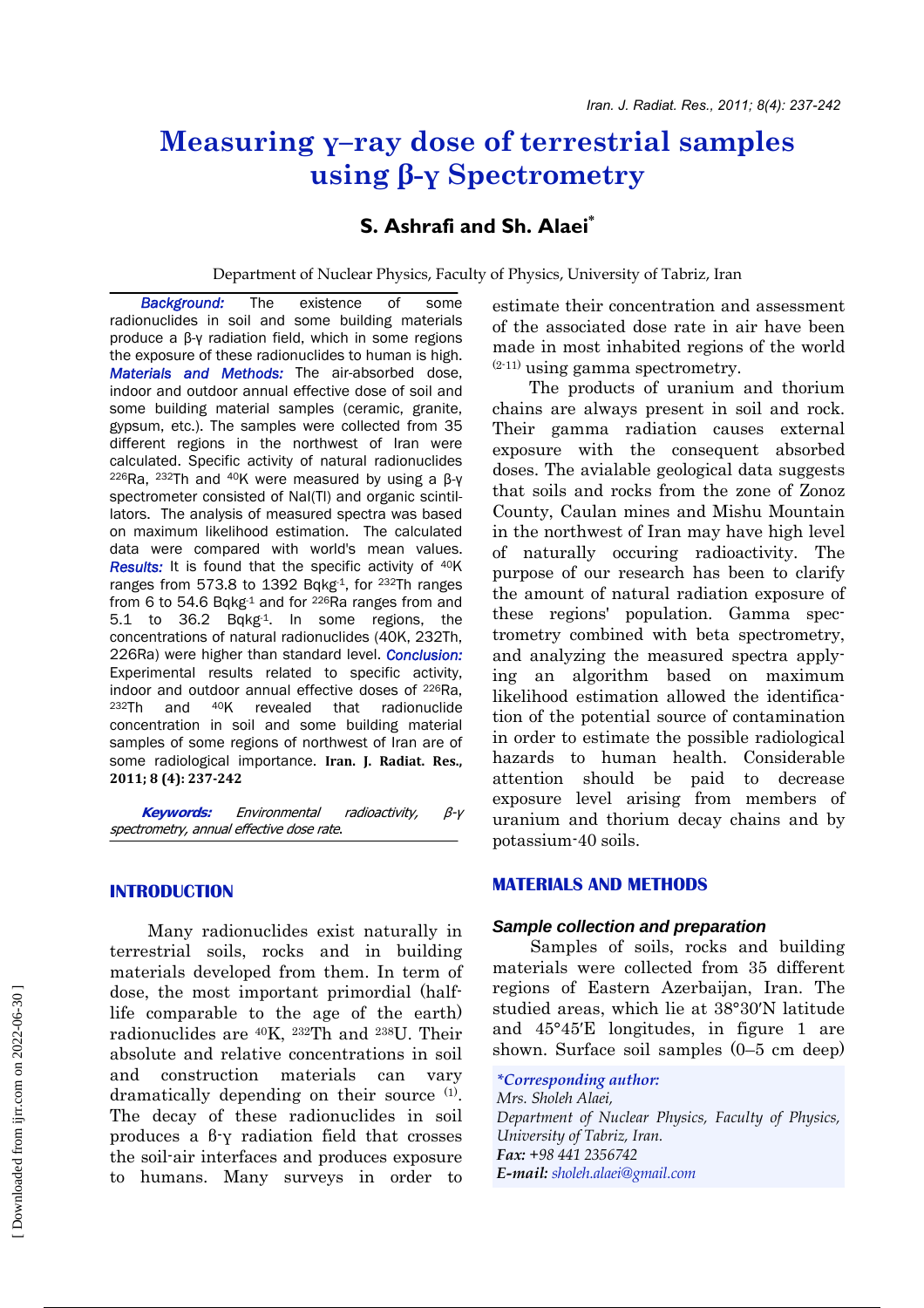#### *S. Ashrafi and Sh. Alaei*

were carefully collected from areas, which were not covered by any type of vegetation and thought to be undisturbed. We grounded thoroughly homogenized and changed the rock samples into the powder form before the measurements. All soil samples and building materials converted into very small particles and screened with a sieve of about 1mm mesh. The prepared and homogenized samples were weighted and put into Marinelli beakers with the volume of 1 liter and flat vessels 0.1, 0.2 and 0.5 liter volume. Then they were packed into radon-impermeable plastic containers. Each beaker was kept for 4 weeks (>seven halflives of 222Rn and 224Ra) prior to counting in order to ensure that the daughter products of 226Ra up to 210Pb and of 228Th up to 208Pb achieve equilibrium with their respective parent radionuclides (12).



Figure 1. Simplified geology of Northwestern Iran. Locations of soil sampling is shown by solid triangles.

#### *Experimental setup*

 The β-γ spectrometer which was used  $(13)$  consisted of two cylindrical scintillators: a Φ128 × 8 mm paraterphenyl-activated polystyrene plastic for beta detection and a  $\Phi$ 63 × 63 mm NaI(Tl) for gamma detection. The scintillators were made by ATOMTEX, Belarus. The NaI(Tl) detector had relative efficiencies of  $\leq 8.5\%$  for the 662 keV γ-ray line of 137Cs. To derive maximum detection efficiency, the beta and gamma detectors were both surrounded by 5 cm thick low-activity lead shield. The source-detector geometry has been shown in figure 2. In case of voluminous environmental samples,

the best limit of detection per mass or volume unit was achieved when the sample were filled in Marinelli beaker. The minimum detectable activity (MDA) for the beta-gamma spectrometer system used in the present study was  $\sim$ 2 Bq/kg for <sup>137</sup>Cs for a counting time of 3 hours and for one liter Marinelli beaker sample <sup>(14)</sup>.

 The detectors were connected to personal computer (which has built in detector HV bias supply, ADC and MCA) for simultaneously beta and gamma ray energy spectrum acquisition. The measured spectra were analyzed by SPTR–ATM program based on maximum likelihood algorithm for activity estimation. One of the measured energy spectrum and assigned gamma line is shown in figure 3. The detector efficiency calibration was performed by using standard point and volume sources.



Figure 2. Source-detector geometry.  $β$  and  $γ$  radiations are emitted from voluminous sample and are detected by plastic and NaI scintillators, respectively.



Figure 3. A  $\gamma$ -ray spectrum of a soil sample measured by using NaI(Tl) scintillator.

*238 Iran. J. Radiat. Res., Vol. 8, No. 4, March 2011*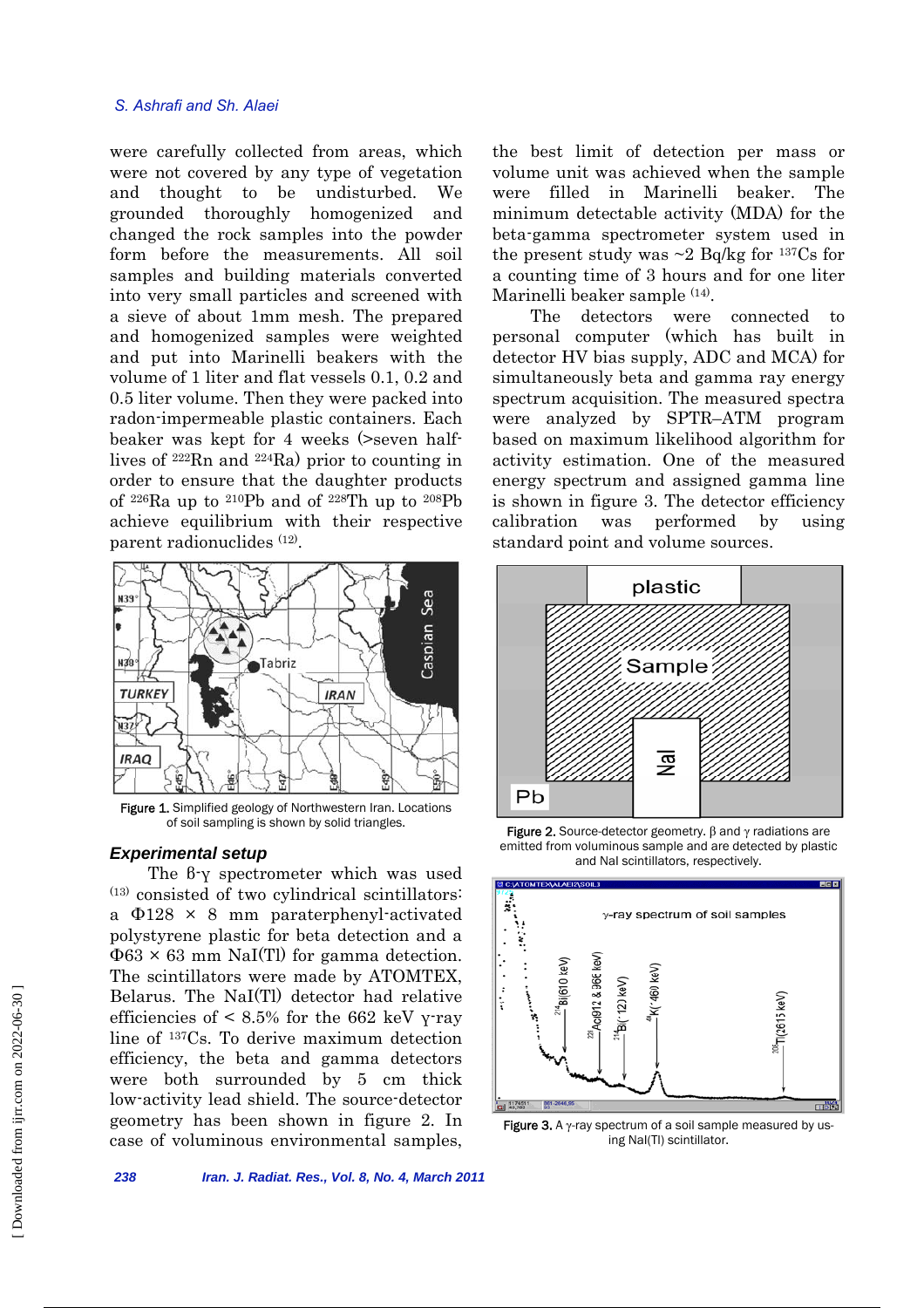#### *Maximum likelihood activity estimation*

 For those radionuclides with half life longer than the time period of measurement β-particles or γ-rays came from a very large number of independent nuclei within the sample, Poisson statistical model was appropriate. For this reason, in the gamma and beta spectrometry of the environmental samples, the Poisson distribution is usually used to analyze the measured spectra. The maximum likelihood (ML) method of activity estimation was derived from the condition of the maximum of the logarithm of likelihood function (15). The logarithm of likelihood function for the Poisson distribution of counts in the beta or gamma spectrum channels is given as:

$$
L^* = \ln L = \sum_{i=1}^N \left[ -t \sum_{k=1}^M A_k f_k(i) + S(i) \ln \left( t \sum_{k=1}^M A_k f_k(i) \right) - \ln(S(i)!) \right] \tag{1}
$$

Where S(i) indicates the beta or gamma experimental spectrum of a mixture of radioactive nuclides, I, is the channel number; N, is the number of channels (=1024); t, is the spectrum accumulation time, M is the number of spectral components;  $f_k$  (i) for  $k = 1, 2, ..., M$ -1, is the spectrum of the kth nuclide normalized to unit activity and unit time;  $f<sub>M</sub>$  (i), is the spectrum of a background normalized to unit time;  $A_k$  is the unknown activity of the kth nuclide.

The estimates of  $A_k$  are determined by solving the following system of the M equations deriving from the condition of the maximum of equation 1:

$$
\frac{\partial L^*}{\partial A_k} = 0
$$
  

$$
\sum_{i=1}^N \left[ \frac{s(i) \ f_j(i)}{\sum_{k=1}^N A_k f_k(i)} - tf_j(i) \right] = 0, \quad j = 1, 2, ..., M
$$
 (2)

The system of equation 2 is solved by iteration method. In every q<sup>th</sup> iteration  $(q=1, 2, ...)$  one solves the set of the linear equations:

$$
\sum_{k=1}^{M} t A_k \sum_{i=1}^{N} \frac{f_k(i) f_j(i)}{D_q(i)} = \sum_{i=1}^{N} \frac{S(i) f_j(i)}{D_q(i)} \tag{3}
$$

$$
D_q(i) = \begin{cases} \sum_{k=1}^{M} A_k^{(q-1)} f_k(i) & \text{if } q > 0\\ S(i) + 1 & \text{if } q = 0 \end{cases}
$$
 (4)

Where:

 $A_k^{(q-1)}$  are the estimates of the activities obtained in  $(q-1)$  iteration,  $D_q(i)$  are the variances and  $1/D_q(i)$  are statistical weights of the number of counts in each channel. Such proposed iteration scheme for calculation of ML estimates seems to be very effective, as a rule, 2-3 iterations provide the error of approximation of <1%.

#### *Absorbed dose rates*

The gamma dose rates in air were calculated using the results of 40K, 232Th and  $226Ra$  activities and dose coefficients (nGy h-<sup>1</sup> per Bq kg<sup>-1</sup>) 0.462, 0.604 and 0.0417 given in UNSCEAR (2000) for 226Ra sub-series,  $232Th$  series and  $40K$  respectively and by assuming secular equilibrium between 238U and  $^{226}Ra$  (16). The absorbed dose is given by:

$$
D(nGyh^{-1}) = [(0.462 \times A_{Ra}) + (0.604 \times A_{Th}) + (0.0417 \times A_k)] \tag{5}
$$

Where  $A_{Ra}$ ,  $A_{Th}$  and  $A_K$  are the specific activities of 226Ra, 232Th and 40K, respectively, in Bqkg<sup>1</sup> in the samples under study. We converted the absorbed dose in air into annual effective indoor and outdoor doses received by individuals. Annual estimated average effective dose equivalent received by a member is calculating using a conversion factors of 0.7, 0.8 and 0.9  $SvGy<sup>1</sup>$  for adults, children and infants, respectively (16) which is used to convert the absorbed rate to annual effective dose with an outdoor occupancy of %20 and%80 for indoors (17). The annual effective doses are determined as follow:

where 0.2 and 8760 h are outdoor occupancy and time factors, respectively as recommended by <sup>(18)</sup>. ⎪⎩ ⎪ ⎨ ⎧  $= \begin{cases} D (nGyh^{-1}) \times 8760 (h) \times 0.7 (SvGy^{-1}), \\ D (nGyh^{-1}) \times 8760 (h) \times 0.2 \times 0.7 (SvGy^{-1}) \end{cases}$ *eff*  $\therefore$  *ann*  $\therefore$  *Dose* =  $\begin{cases} D \left( nGyh^{-1} \right) \times 8760 \left( h \right) \times 0.7 \left( SvGy^{-1} \right), \\ D \left( nGyh^{-1} \right) \times 8760 \left( h \right) \times 0.2 \times 0.7 \left( SvGy^{-1} \right), \end{cases}$  *Outdoor*  $_{\textit{Outdoor}}$  (6)

# **RESULTS AND DISCUSSION**

 A result summary of natural radionuclide activity concentrations in samples taken from 35 locations is shown in table 1. The specific activities for 226Ra, 232Th and  $40K$  are reported in Bqkg<sup>-1</sup>. The  $\pm$  values

*Iran. J. Radiat. Res., Vol. 8, No. 4, March 2011 239*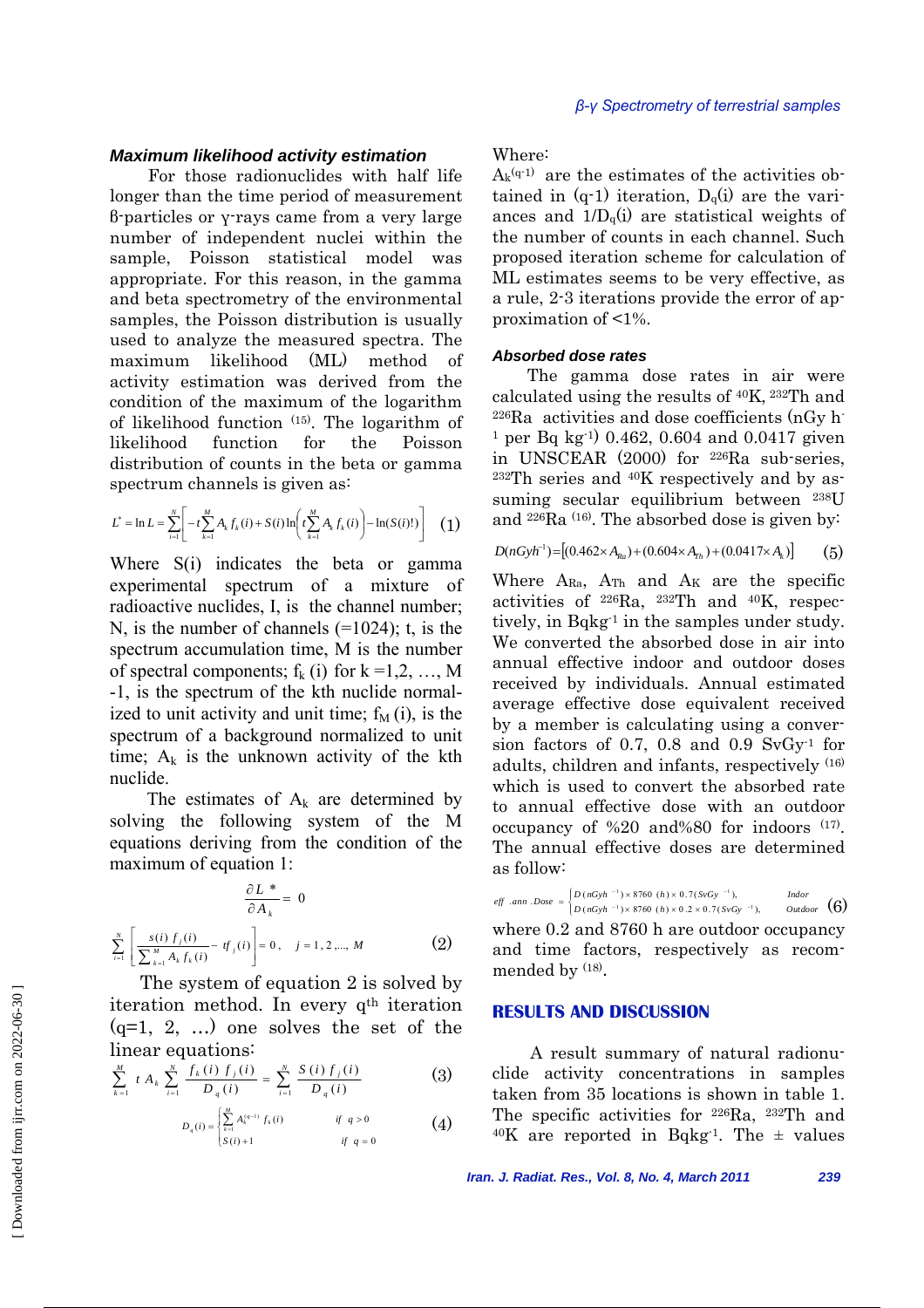# *S. Ashrafi and Sh. Alaei*

shown are because of the s variation due to counting errors. The specific activity of 226Ra, 232Th and 40K in various materials which were studied in the present work, vary from 5 to 36.2, from 6 to 54.6 and from 573.8 to 1392 Bqkg-1, respectively. The world's mean values of 226Ra, 232Th and 40K activity concentrations are 32, 45 and 420 Bqkg<sup>-1 (13)</sup>. A strong positive correlation of  $r$ =0.705 was observed between specific activity of 226Ra and 232Th in the collected soil samples. This clearly indicated the presence of significant amounts of monazite and zircon sands in the samples. A weak correlation of  $r = 0.44$  was observed between specific activity of 226Ra and 40K in the

Table 1. Specific activities of <sup>226</sup>Ra, <sup>232</sup>Th, <sup>40</sup>K of all samples.S2, S3 and S4 are second, third and forth samples of a given site.

| <b>Sampling sites</b>       | Specific activity $(Bqkg^{-1})$ |                        |                              |  |
|-----------------------------|---------------------------------|------------------------|------------------------------|--|
| (kind of samples)           | $226$ Ra                        | $\overline{^{232}}$ Th | $\overline{{}^{40}\text{K}}$ |  |
| Zonoz (soil)                | $17.7 \pm 0.1$                  | $37.2 \pm 1.1$         | 784.4±7.4                    |  |
| S <sub>2</sub>              | $18.8 \pm 0.5$                  | $39.1 \pm 1.7$         | $778.0 \pm 5.1$              |  |
| S3                          | $18.5 \pm 0.4$                  | $38.0 \pm 0.9$         | $772.0 \pm 6.0$              |  |
| S <sub>4</sub>              | $19.0 \pm 0.7$                  | $37.0 \pm 0.8$         | $780.0 \pm 6.1$              |  |
| Zonoz (cement)              | $11.1 \pm 0.1$                  | $32.9 \pm 0.1$         | $610.0 \pm 1.8$              |  |
| S <sub>2</sub>              | $12.0 \pm 0.2$                  | $32.0 \pm 0.1$         | $614.0 \pm 1.9$              |  |
| S <sub>3</sub>              | $12.5 \pm 0.2$                  | $34.0 \pm 0.2$         | $600.0 \pm 0.4$              |  |
| Zonoz (granite)             | $13.0 \pm 0.3$                  | $30.0 \pm 0.1$         | $605.0 \pm 0.5$              |  |
| Zonoz (brick)               | $14.5 \pm 0.3$                  | $35.0 \pm 0.3$         | $620.0 \pm 1.9$              |  |
| S <sub>2</sub>              | $13.8 \pm 0.2$                  | $36.0 \pm 0.2$         | $622.0 \pm 2.0$              |  |
| Caulan mine1(soil)          | $29.8 \pm 0.3$                  | $49.5 \pm 1.4$         | $1206.2 \pm 11.1$            |  |
| S <sub>2</sub>              | $32.1 \pm 0.9$                  | $52.8 \pm 1.8$         | $1220.0 \pm 15.2$            |  |
| Caulan mine1 (gypsum)       | $34.6 \pm 1.0$                  | $50.1 \pm 0.9$         | $1199.2 \pm 10.3$            |  |
| S <sub>2</sub>              | $35.5 \pm 1.1$                  | 54.6±0.9               | $1200.0 \pm 9.8$             |  |
| S <sub>3</sub>              | $36.2 \pm 1.8$                  | $53.8 \pm 0.8$         | $1209.1 \pm 11.3$            |  |
| Caulan mine2 (soil)         | $10.7 \pm 0.5$                  | $11.4 \pm 0.1$         | $1317.2 \pm 15.5$            |  |
| S <sub>2</sub>              | $10.3 \pm 0.4$                  | $13.5 \pm 0.3$         | $1298.0 \pm 10.1$            |  |
| S <sub>3</sub>              | $10.1 \pm 0.5$                  | $12.8 \pm 0.2$         | $1320.0 \pm 14.3$            |  |
| Caulan mine2 (gypsum)       | $14.2 \pm 0.3$                  | $18.0 \pm 0.5$         | 1392.0±11.6                  |  |
| S <sub>2</sub>              | $14.1 \pm 0.2$                  | $16.5 \pm 0.4$         | $1371.0 \pm 18.2$            |  |
| S <sub>3</sub>              | $16.3 \pm 0.4$                  | $20.0 \pm 0.8$         | 1345.0±13.1                  |  |
| Caulan mine3 (soil)         | $5.1 \pm 0.1$                   | $8.2 \pm 0.1$          | $573.8 \pm 13.6$             |  |
| S <sub>2</sub>              | $6.2 \pm 0.1$                   | $7.2 \pm 0.1$          | $592.1 \pm 14.8$             |  |
| S <sub>3</sub>              | $7.0 \pm 0.1$                   | $8.0 \pm 0.1$          | $602.0 \pm 18.1$             |  |
| Caulan mine3 (gypsum)       | $6.0 \pm 0.1$                   | $7.5 \pm 0.1$          | $608.0 \pm 19.8$             |  |
| S <sub>2</sub>              | $5.5 \pm 0.1$                   | $6.0 + 0.1$            | 599.0±15.0                   |  |
| Mahbobabad village (cement) | $9.6 \pm 0.5$                   | $25.9 \pm 0.9$         | $910.2 \pm 7.4$              |  |
| S <sub>2</sub>              | $8.1 \pm 0.3$                   | $27.1 \pm 1.1$         | $911.1 \pm 7.6$              |  |
| Mahbobabad village (brick)  | $8.7 \pm 0.1$                   | $30.2 \pm 1.3$         | $921.5 \pm 8.1$              |  |
| S <sub>2</sub>              | $9.9 \pm 0.3$                   | $33.5 \pm 1.8$         | $919.0 \pm 1.8$              |  |
| Eyshabad village (cement)   | $9.0 \pm 0.4$                   | $41.8 \pm 2.1$         | $98.0 \pm 6.5$               |  |
| S <sub>2</sub>              | $8.4 \pm 0.3$                   | $44.6 \pm 2.5$         | $915.0 \pm 8.0$              |  |
| Eyshabad village (brick)    | $9.8 \pm 0.5$                   | $40.5 \pm 1.9$         | $935.1 \pm 8.8$              |  |
| Eyshabad village (granite)  | $10.0 \pm 0.6$                  | $39.0 \pm 1.8$         | $928.7 \pm 6.1$              |  |
| Mishu Mountain (soil)       | $33.6 \pm 2.1$                  | $35.1 \pm 2.0$         | $960.0 \pm 15.0$             |  |

*240 Iran. J. Radiat. Res., Vol. 8, No. 4, March 2011*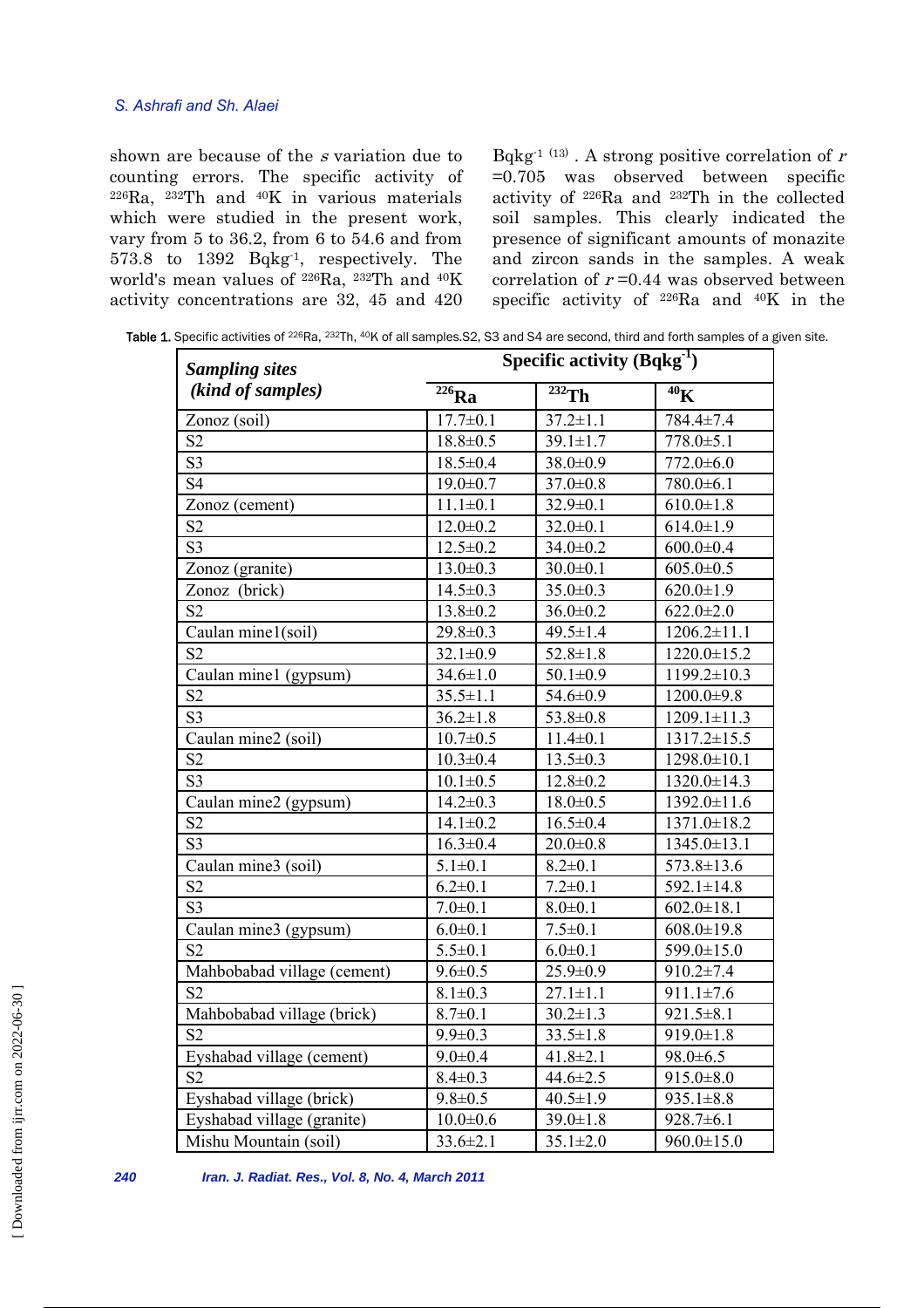collected soil samples which indicates that 40K concentrations may not be related to the presence of 226Ra-bearing mineral sands.

 The absorbed and annual effective dose rates for different samples were calculated using equations 5 and 6 and are listed in table 2. It was assumed that 137Cs, 90Sr and the 235U decay series can be neglected as they contribute very little to the total dose from environmental background (19-21). The minimum and maximum values of absorbed dose and indoor and outdoor annual effective doses which were found, vaied from 33.1 to 99.6 nGyh-1, from 0.191 to 0.611 mSv

|                                  |                                       | $\alpha$ . Requestion about be upon the and upon equivalents for all samples.<br>Annual effective dose (mSv) |                    |  |
|----------------------------------|---------------------------------------|--------------------------------------------------------------------------------------------------------------|--------------------|--|
| Sampling sites (kind of samples) | <b>Absorbed</b><br>dose $(nGyh^{-1})$ | <b>Indoor</b>                                                                                                | Outdoor            |  |
| Zonoz (soil)                     | $63.4 \pm 1.0$                        | $0.388 \pm 0.006$                                                                                            | $0.077 \pm 0.001$  |  |
| S <sub>2</sub>                   | $64.7 \pm 1.8$                        | $0.397 \pm 0.011$                                                                                            | $0.079 \pm 0.002$  |  |
| S <sub>3</sub>                   | $63.7 \pm 0.9$                        | $0.391 \pm 0.005$                                                                                            | $0.078 \pm 0.001$  |  |
| S <sub>4</sub>                   | $63.7 \pm 1.1$                        | $0.391 \pm 0.006$                                                                                            | $0.078 \pm 0.001$  |  |
| Zonoz (cement)                   | $50.4 \pm 0.2$                        | $0.309 \pm 0.001$                                                                                            | $0.062 \pm 0.0002$ |  |
| S <sub>2</sub>                   | $50.5 \pm 0.2$                        | $0.310 \pm 0.001$                                                                                            | $0.062 \pm 0.0002$ |  |
| S <sub>3</sub>                   | $51.3 \pm 0.2$                        | $0.315 \pm 0.001$                                                                                            | $0.063 \pm 0.0002$ |  |
| Zonoz (granite)                  | $49.4 \pm 0.2$                        | $0.303 \pm 0.001$                                                                                            | $0.061 \pm 0.0002$ |  |
| Zonoz (brick)                    | $53.7 \pm 0.4$                        | $0.329 \pm 0.002$                                                                                            | $0.065 \pm 0.0004$ |  |
| S <sub>2</sub>                   | $54.1 \pm 0.3$                        | $0.332 \pm 0.002$                                                                                            | $0.066 \pm 0.0003$ |  |
| Caulan mine1(soil)               | $93.9 \pm 1.5$                        | $0.576 \pm 0.009$                                                                                            | $0.115 \pm 0.001$  |  |
| S <sub>2</sub>                   | $97.6 \pm 2.1$                        | $0.598 \pm 0.013$                                                                                            | $0.119 \pm 0.002$  |  |
| Caulan mine1 (gypsum)            | $96.3 \pm 1.4$                        | $0.591 \pm 0.009$                                                                                            | $0.118 \pm 0.001$  |  |
| S <sub>2</sub>                   | $99.4 \pm 1.5$                        | $0.609 \pm 0.009$                                                                                            | $0.122 \pm 0.001$  |  |
| S <sub>3</sub>                   | $99.6 \pm 1.8$                        | $0.611 \pm 0.011$                                                                                            | $0.122 \pm 0.002$  |  |
| Caulan mine2 (soil)              | $66.8 \pm 0.9$                        | $0.410 \pm 0.006$                                                                                            | $0.082 \pm 0.001$  |  |
| S <sub>2</sub>                   | $67.1 \pm 0.8$                        | $0.411 \pm 0.004$                                                                                            | $0.082 \pm 0.0009$ |  |
| S <sub>3</sub>                   | $67.4 \pm 0.9$                        | $0.413 \pm 0.006$                                                                                            | $0.083 \pm 0.001$  |  |
| Caulan mine2 (gypsum)            | $75.5 \pm 0.9$                        | $0.463 \pm 0.006$                                                                                            | $0.093 \pm 0.001$  |  |
| S <sub>2</sub>                   | $73.6 \pm 1.1$                        | $0.451 \pm 0.006$                                                                                            | $0.090 \pm 0.001$  |  |
| S <sub>3</sub>                   | $75.7 \pm 1.2$                        | $0.464 \pm 0.007$                                                                                            | $0.092 \pm 0.001$  |  |
| Caulan mine3 (soil)              | $31.2 \pm 0.7$                        | $0.191 \pm 0.004$                                                                                            | $0.038 \pm 0.0008$ |  |
| S <sub>2</sub>                   | $31.9 \pm 0.7$                        | $0.196 \pm 0.004$                                                                                            | $0.039 \pm 0.0008$ |  |
| S <sub>3</sub>                   | $33.2 \pm 0.8$                        | $0.203 \pm 0.005$                                                                                            | $0.041 \pm 0.0009$ |  |
| Caulan mine3 (gypsum)            | $32.7 \pm 0.9$                        | $0.201 \pm 0.005$                                                                                            | $0.040 \pm 0.001$  |  |
| S <sub>2</sub>                   | $31.1 \pm 0.7$                        | $0.191 \pm 0.004$                                                                                            | $0.038 \pm 0.0008$ |  |
| Mahbobabad village (cement)      | $58.0 \pm 1.1$                        | $0.356 \pm 0.006$                                                                                            | $0.071 \pm 0.001$  |  |
| S <sub>2</sub>                   | $58.1 \pm 1.1$                        | $0.356 \pm 0.006$                                                                                            | $0.071 \pm 0.001$  |  |
| Mahbobabad village (brick)       | $60.7 \pm 1.2$                        | $0.372 \pm 0.007$                                                                                            | $0.074 \pm 0.001$  |  |
| S <sub>2</sub>                   | $63.1 \pm 1.3$                        | $0.386 \pm 0.007$                                                                                            | $0.077 \pm 0.002$  |  |
| Eyshabad village (cement)        | $33.5 \pm 1.7$                        | $0.205 \pm 0.010$                                                                                            | $0.041 \pm 0.002$  |  |
| S <sub>2</sub>                   | $60.9 \pm 2.0$                        | $0.373 \pm 0.012$                                                                                            | $0.075 \pm 0.002$  |  |
| Eyshabad village (brick)         | $68.0 \pm 1.8$                        | $0.416 \pm 0.011$                                                                                            | $0.083 \pm 0.002$  |  |
| Eyshabad village (granite)       | $66.9 \pm 1.6$                        | $0.410 \pm 0.009$                                                                                            | $0.082 \pm 0.002$  |  |
| <b>Mishu Mountain (soil)</b>     | $76.8 \pm 2.8$                        | $0.471 \pm 0.017$                                                                                            | $0.094 \pm 0.003$  |  |

Table 2. Radiation absorbed dose and dose equivalents for all samples.

*Iran. J. Radiat. Res., Vol. 8, No. 4, March 2011 241*